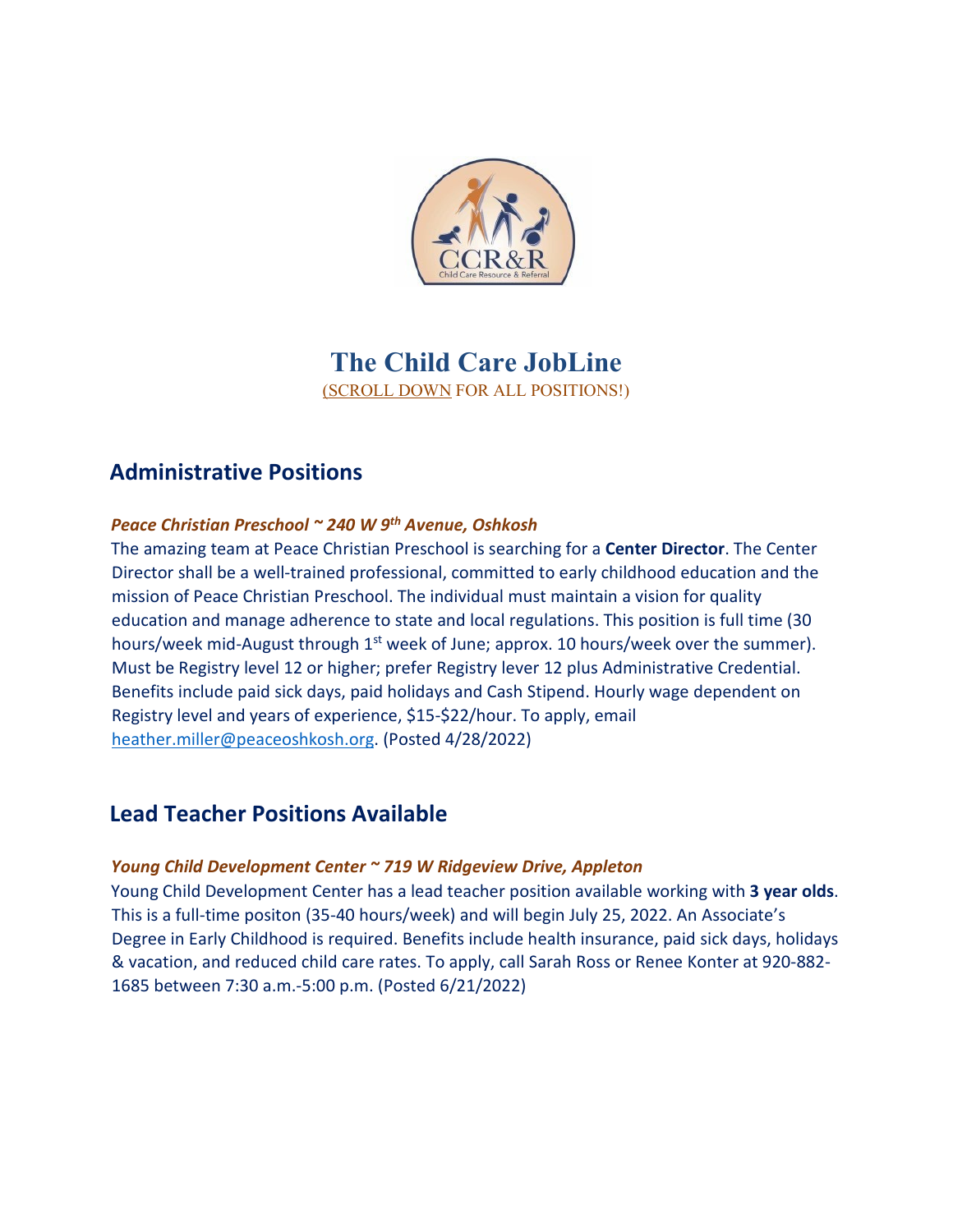### *Appleton Area School District ~ 131 E Washington Street, Suite 1A, Appleton*

The Appleton Area School District has part-time, hourly positions available for an Even Start Family Literacy Lead Teacher and a Teaching Assistant. These positions are hourly non-benefit eligible with some flexibility. See details and apply on our website: http://www.aasd.k12.wi.us/working\_in\_the\_aasd/employment\_opportunities

(Posted 6/7/2022)

### *YMCA of the Fox Cities ~ 218 E Lawrence Street, Appleton*

The YMCA has 4 licensed Child Care Centers seeking lead and assistant teachers. Come join us in our mission for Youth Development of future generations! We have teacher positions available for **Infants**, **1-2 year olds** and **3-4 year olds**. These positions are full-time (40 hours/week) or part-time (10-29 hours/week) and will begin as soon as possible. High school diploma or equivalent is required. Assistant teachers must be willing to obtain early childhood coursework/credentials. All applicants are encouraged to apply. Lead teachers must have minimum Introductory Child Care classes or equivalent. Prefer associates degree in Early Childhood education and experience working with children. Benefits for full-time include health, dental & life insurance, paid sick days, holidays & vacation, reduced child care rates and paid planning time. Free YMCA Membership for all employees. Rate of pay is \$11.66- \$18.00/hour and 12% funded Retirement Plan upon eligibility. To apply, visit our website [www.ymcafoxcities.org/jobs.](http://www.ymcafoxcities.org/jobs) (Posted 4/7/2022)

## **Assistant Teacher Positions Available**

### *Appleton Area School District ~ 131 E Washington Street, Suite 1A, Appleton*

The Appleton Area School District has part-time, hourly positions available for an Even Start Family Literacy Teaching Assistant and a Lead Teacher. These positions are hourly non-benefit eligible with some flexibility. See details and apply on our website: http://www.aasd.k12.wi.us/working\_in\_the\_aasd/employment\_opportunities (Posted 6/7/2022)

### *Creative Child Learning Center ~ 1901 N Richmond Street, Appleton*

Creative Child Learning Center is looking to add to our staff. We have an opening for a full time assistant teacher for our preschool program (**2-4 year olds**). We are looking for the right person to enhance our core staff. This full-time positon is 8:30 a.m.-5:30 p.m. The start date can be flexible. Benefits include paid holidays & vacation, and reduced child care rates. Rate of pay will be determined by candidate's qualifications. To apply, email [creativechild@rocketmail.com](mailto:creativechild@rocketmail.com) or call Angela Paltzer at Creative Child Learning Center, 920-734-0888 between 7:00 a.m.-5:00 p.m. or mail resume to Creative Child Learning Center, 1901 N. Richmond St, Appleton, WI 54911-2732. (Posted 6/6/2022)